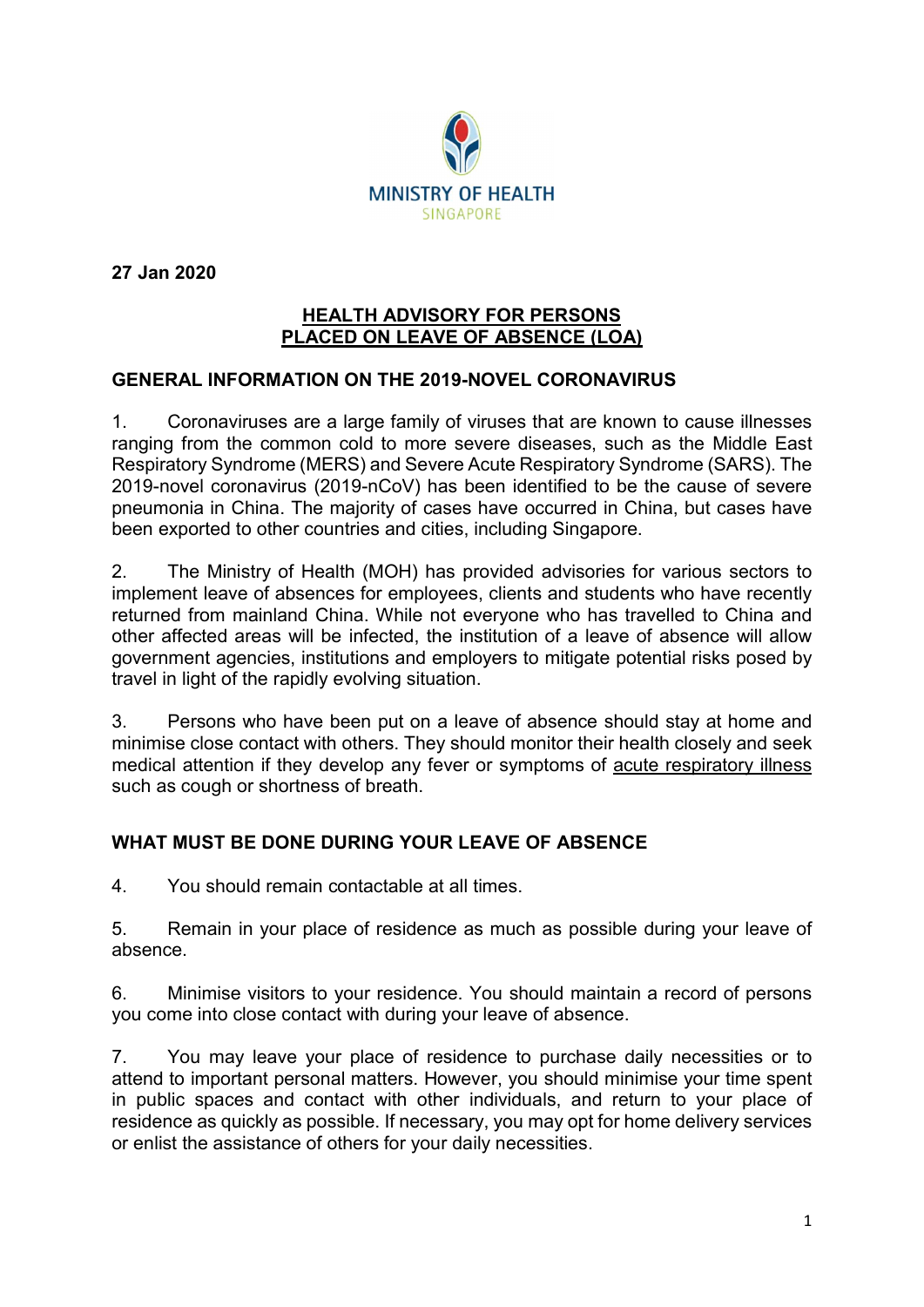8. You should avoid going to crowded places and attending social gatherings during your leave of absence.

# CHECK FOR SYMPTOMS

9. Monitor yourself for fever (e.g. fever  $\geq 38^{\circ}$ C) and respiratory symptoms such as cough and breathlessness.

10. If you develop fever, cough or breathlessness, or are feeling unwell, you should seek medical attention immediately at any outpatient clinic. Please inform the staff and doctor of your travel history. Wear a surgical mask (Annex A) before leaving your residence and avoid taking public transport.

11. In emergency situations (e.g. difficulty in breathing), you should call 995 for an ambulance to take you to hospital. Please inform the 995 operator of your travel history to mainland China.

12. You should update your employer or institution point-of-contact if you are unwell and that you are seeking medical attention.

## OBSERVE GOOD PERSONAL HYGIENE

13. Maintain good personal hygiene, including hand washing with soap and water or use of alcohol-based hand rub.

- 14. Cover your mouth when coughing or sneezing.
- 15. Maintain good indoor ventilation.
- 16. Avoid sharing food, crockery, utensils and other personal hygiene items.

### MINISTRY OF HEALTH 27 JANUARY 2020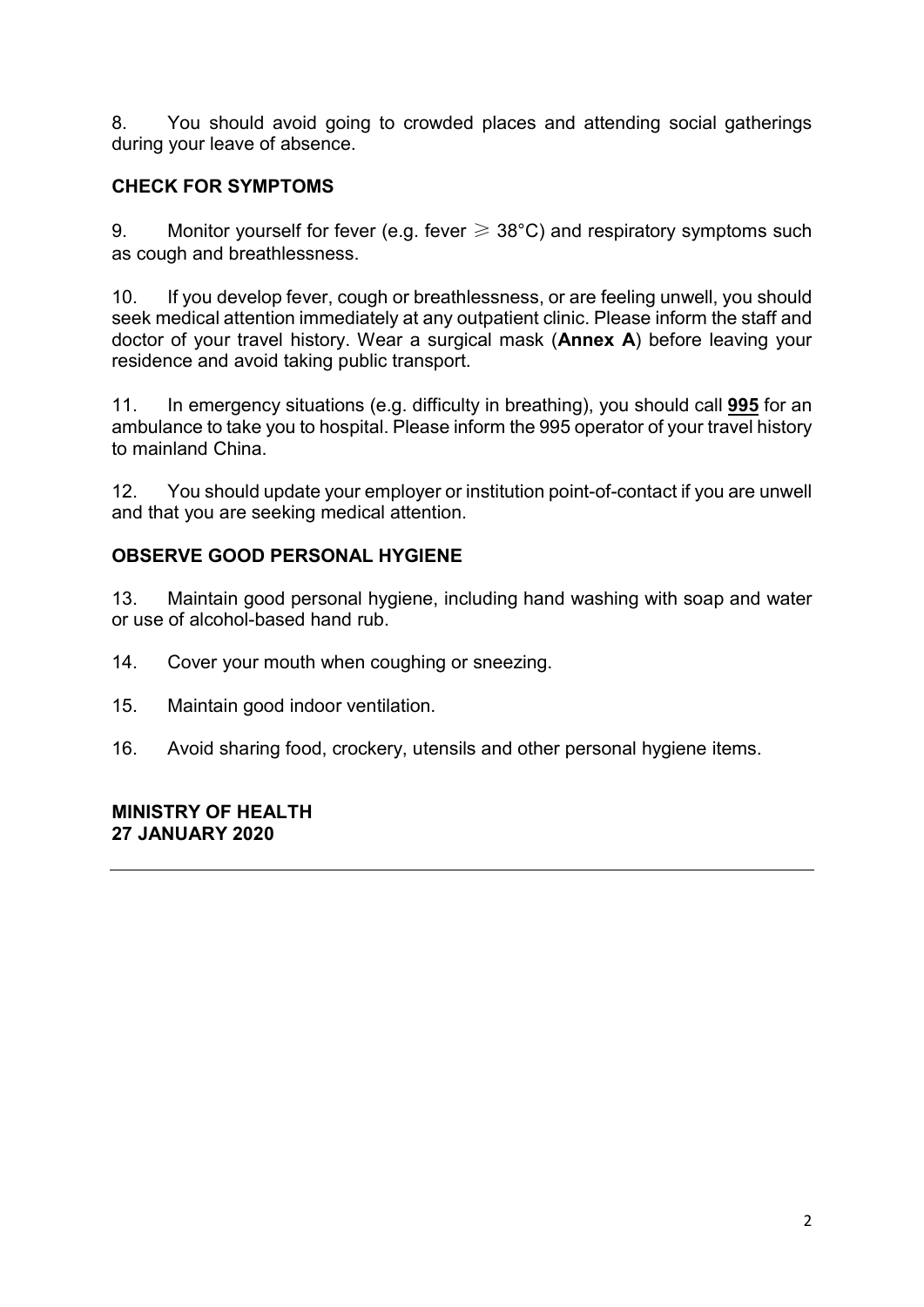# Frequently Asked Questions (FAQs) for persons under LOA

### 1. Am I under quarantine orders?

No, you are not under quarantine orders. You may leave your place of residence to attend to matters, but are strongly advised to minimise your time spent in public spaces.

### 2. Given that this is only an advisory, can I not comply to the guidelines stated?

Yes, but you are strongly advised to comply as a precautionary measure to prevent transmission of disease in your workplace, place of education, or to members of public.

# 3. Do I need to be on LOA immediately?

You are strongly advised to be placed on LOA immediately, to reduce transmission of disease in your workplace, place of education, or to members of public.

### 4. Can my family members continue to stay with me during this time? Are they at risk of infection?

Yes, your family members may continue to live with you. However, you and your family should observe good personal hygiene practices (refer to guidelines). If you become unwell, avoid contact with your family members and seek medical attention immediately.

### 5. What will happen if I am unwell? Will I be isolated if I turn out to be a confirmed case subsequently?

Seek medical attention if you are unwell. Please wear a surgical mask before leaving your residence and avoid taking public transport. Please inform the staff and doctor of your travel history. Your doctor will assess your health and may refer you to hospital if further assessment is necessary. If you are subsequently admitted and tested positive for novel coronavirus, you will be treated in an isolation room, until you are well enough to be discharged.

# 6. Where do I get the latest information on the disease situation?

Health advisories and latest information on the local disease situation are available on the Singapore Ministry of Health website at www.moh.gov.sg. For queries, please call the MOH general enquiry hotline at 6325 9220. For the latest global disease situation, you may wish to refer to information on the World Health Organisation website at www.who.int.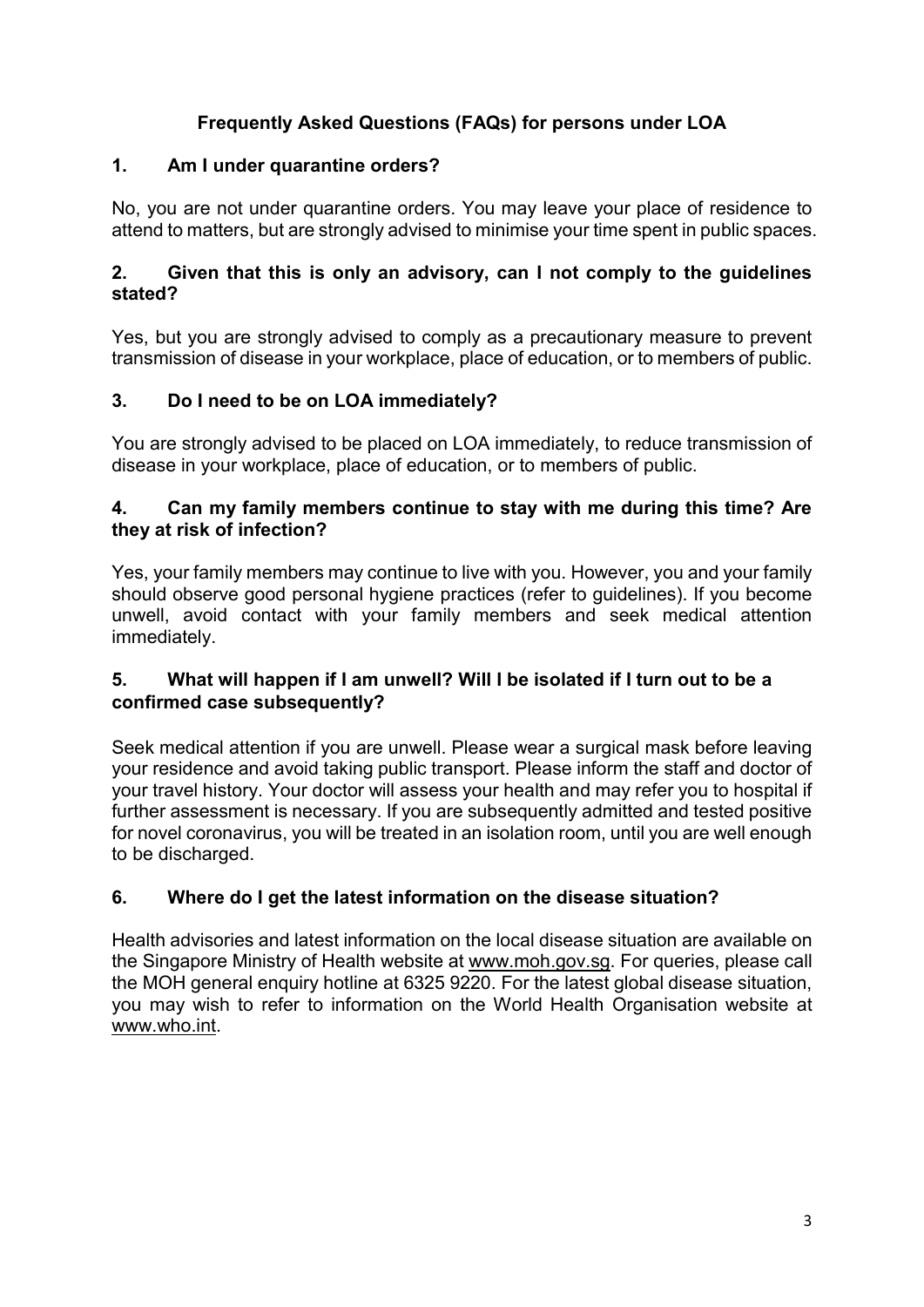# Frequently Asked Questions (FAQs) for Employers

### 1. Does the requirement on the 14 days' leave of absence also apply to staff who have gone overseas to the Special Administrative Regions under China?

No, this advisory applies only to those travelled to Mainland China only.

### 2. Are persons in transit at airports in China excluded from this?

Travellers who transit in an airport in mainland China are not considered as having travelled to mainland China. Therefore, staff transiting in airports in China are excluded from this requirement.

#### 3. Why do we start counting the 14 days' leave of absence only from the point when the staff returned to Singapore? Can I start to count from the point which they depart from Mainland China?

Employers can do so on case by case basis (e.g. if exact travel dates can be verified and tracked), but must ensure that there is at least 14 days from point of departure from Mainland China.

### 4. What should I do if there is no space or spare dormitories within my institution to segregate staff who have returned from Mainland China?

There is no need to segregate staff who have returned from mainland China. The leave of absence is intended to mitigate potential risks by minimising the time the individual spends at the workplace or educational institution. Instead, employers should monitor the health of those staff, and advise them to maintain good personal hygiene, and to seek medical attention if unwell.

### 5. Some of my staff stayed in the same room or flat as those who have just returned from Mainland China. Can they still report for work?

Yes, this advisory applies only to those travelled to Mainland China. Employers should monitor the health of their staff, and advise them to keep good personal hygiene and to seek medical attention if unwell.

#### 6. What about staff who have family members or housemates who returned from China in the last 14 days and showed symptoms of fever, cough/cold. Is there any difference if there are no symptoms? Is there a need for declaration? And follow -up actions?

Individuals who have returned from China are advised to monitor their health and to seek medical attention if unwell. They should wear a surgical mask before leaving their residence and avoid taking public transport. They should inform the staff and doctor of their travel history. Employers should monitor the health of their staff, and advise them to keep good personal hygiene and to seek medical attention if unwell.